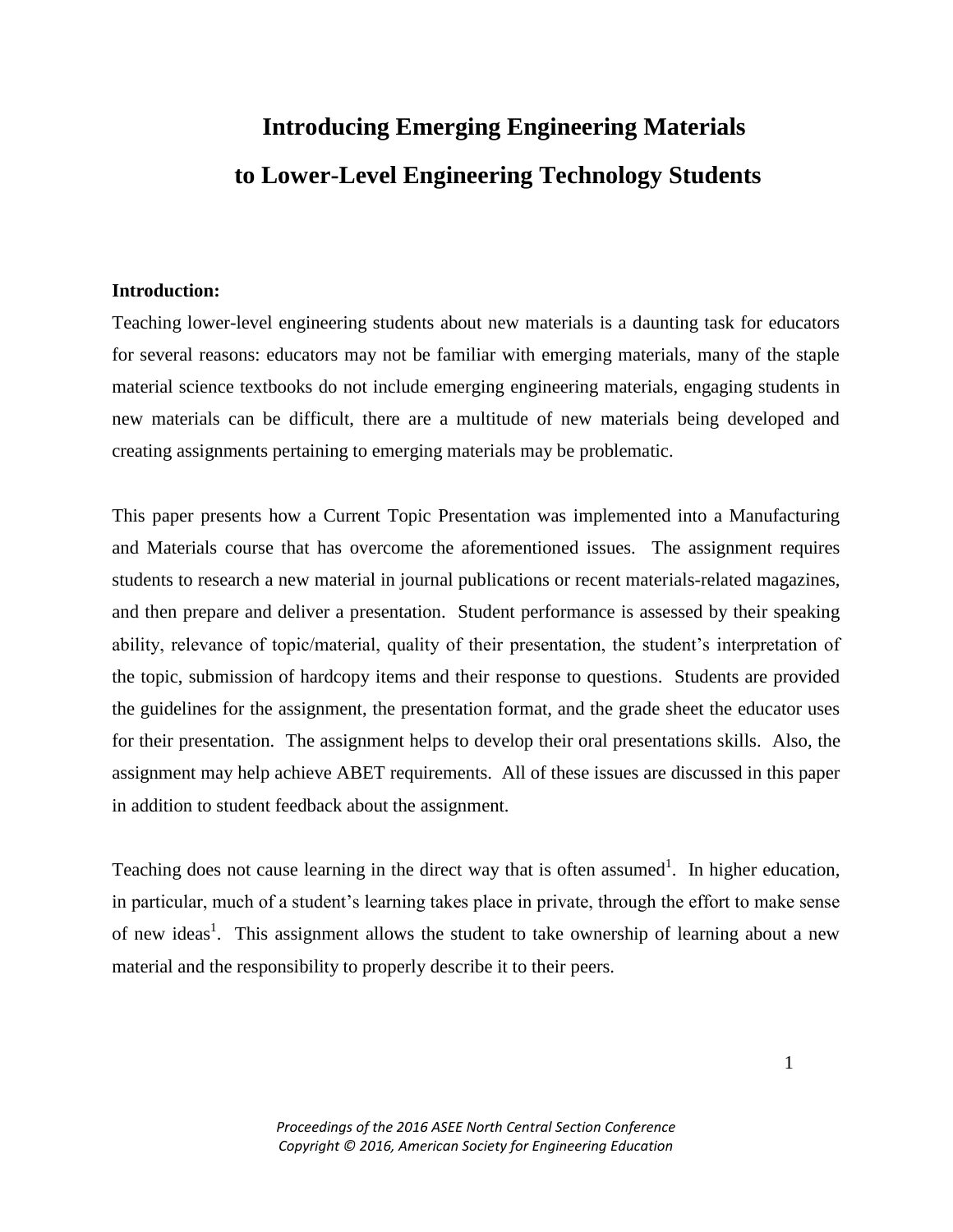#### **Background**

Teaching freshman or sophomores about emerging engineering materials may be challenging. Covering the basic engineering materials usually occupies the entire semester. Also, faculty that teach engineering materials are quite capable and are familiar with emerging materials but not familiar enough to introduce them into a lecture and many material science textbooks do not yet have information about emergant materials since the state of the industry is constantly evolving. Previously, assignments were given to students to either write a paper or give an oral presentation of a new material, which had its merits, but there was something lacking from the assignment. What was lacking was that the students were not always interested in the material assigned to them which resulted in a poor paper or presentation. Student-led discussions/presentations take advantage of a social dimension that creates strong sutdent motivation<sup>2</sup>. These issues were overcome by giving students the freedom to pick their own topic.

### **Assignment**

The goals of this assignment included the following:

- To give students an opportunity to learn about an emerging material used currently in industry or that is in the research stage.
- To enhance the oral communication skills of the student.

Each student works independently to deliver a 4-6 minute oral presentation. Scheduling presentations may be a challenge if class sizes are larger than 25 students. Students give their presentations at the end of class. Occasionally, multiple presentations are given on a scheduled day at the end of the semester if a class was cancelled or if there are 30 students enrolled during that semester.

Students are expected to research newspaper, magazine or journal articles. Newspaper and magazine articles are to be no older than 3 months. Journal articles (e.g. ASTM, ASME, SAE, ASEE, etc…) are to be no older than 1 year old. The journal or article is to be from a reputable source and not from an internet article unless it is from an online version of newspaper,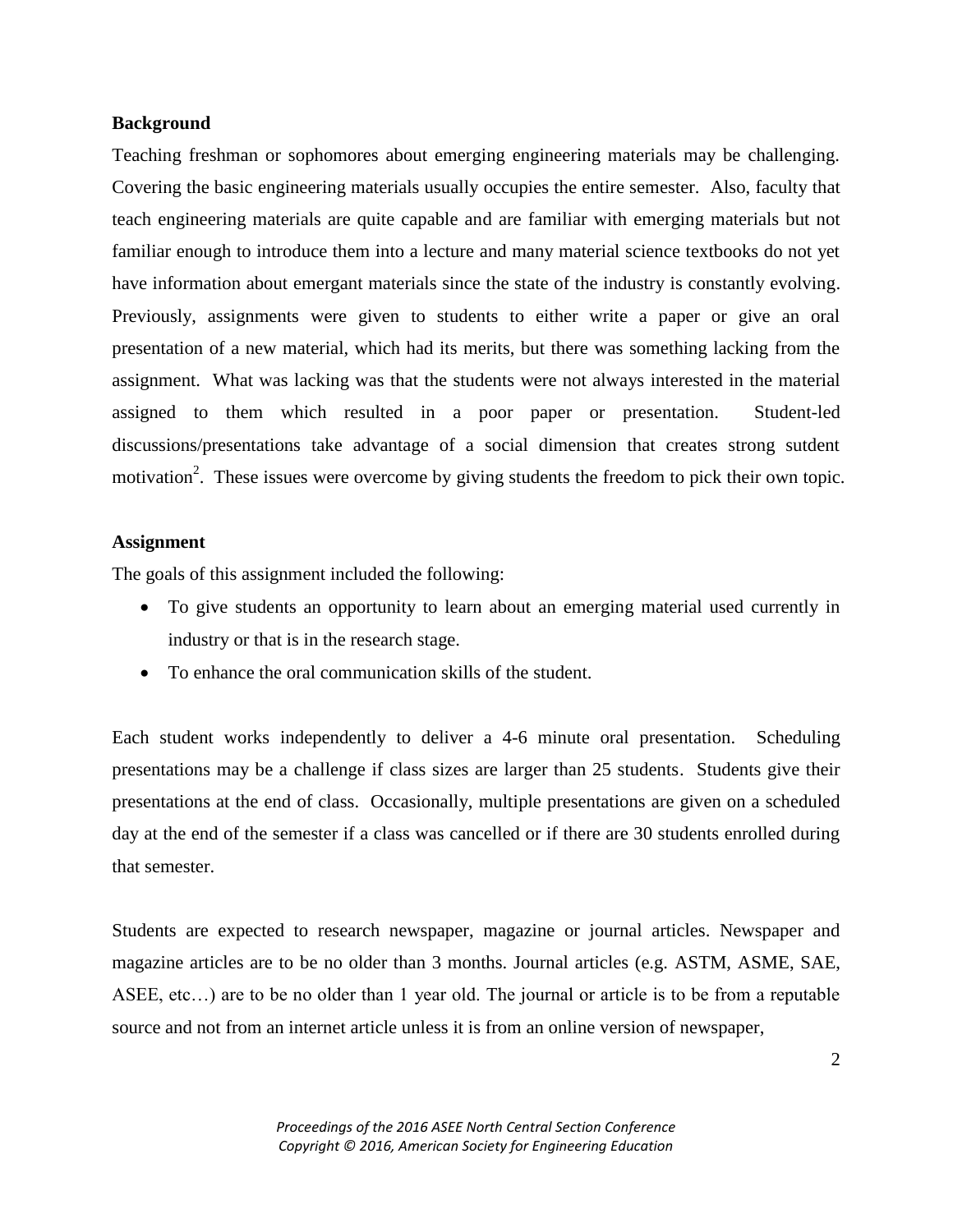magazine or journal articles. The materials are not to be a duplicate of what they may have previously learned in another course.

Students must create an MS PowerPoint presentation which includes the following slides:

- Title Slide (course name and number, school name, article title, reference source, semester and their name).
- Introduction Slide (summary of the article and their presentation)
- Next several slides are to discuss the material they researched. Students are encouraged to include photos, tables, graphs and bullet lists relevant to the topic.
- A slide used to illustrate their interpretation of the article. Discuss your thoughts of the article which may be positive or negative.
- A slide proving the article came from a valid reference source as previously mentioned. Just showing a web address will probably result in a major loss of points.
- Last slide should say "Thank you for time, any questions."

The order of the presenters is shown on the course website. The order of the presentations is randomly generated. If the student is not prepared, their presentation will not be allowed to be rescheduled; therefore, the student will receive a zero on the assignment. Assignments begin the second week of the semester to ensure all students are allowed the opportunity to present.

Students are required to present the instructor with the following at the time of their presentation:

- The grade sheet that is available to the student on the course website for printing
- A copy of their presentation slides (multiple slides per page)
- A hardcopy of the article

All three items are to be stapled together, in the order listed above, with one staple in the upper, left-hand corner. Students are also required to save a copy of their MS PowerPoint presentation on a flash drive so that it may be displayed with the computer in the classroom.

A similar assignment is given the following year in a material science course. Students are able to present in lab the final week of the semester so no lecture time is lost. Course topics include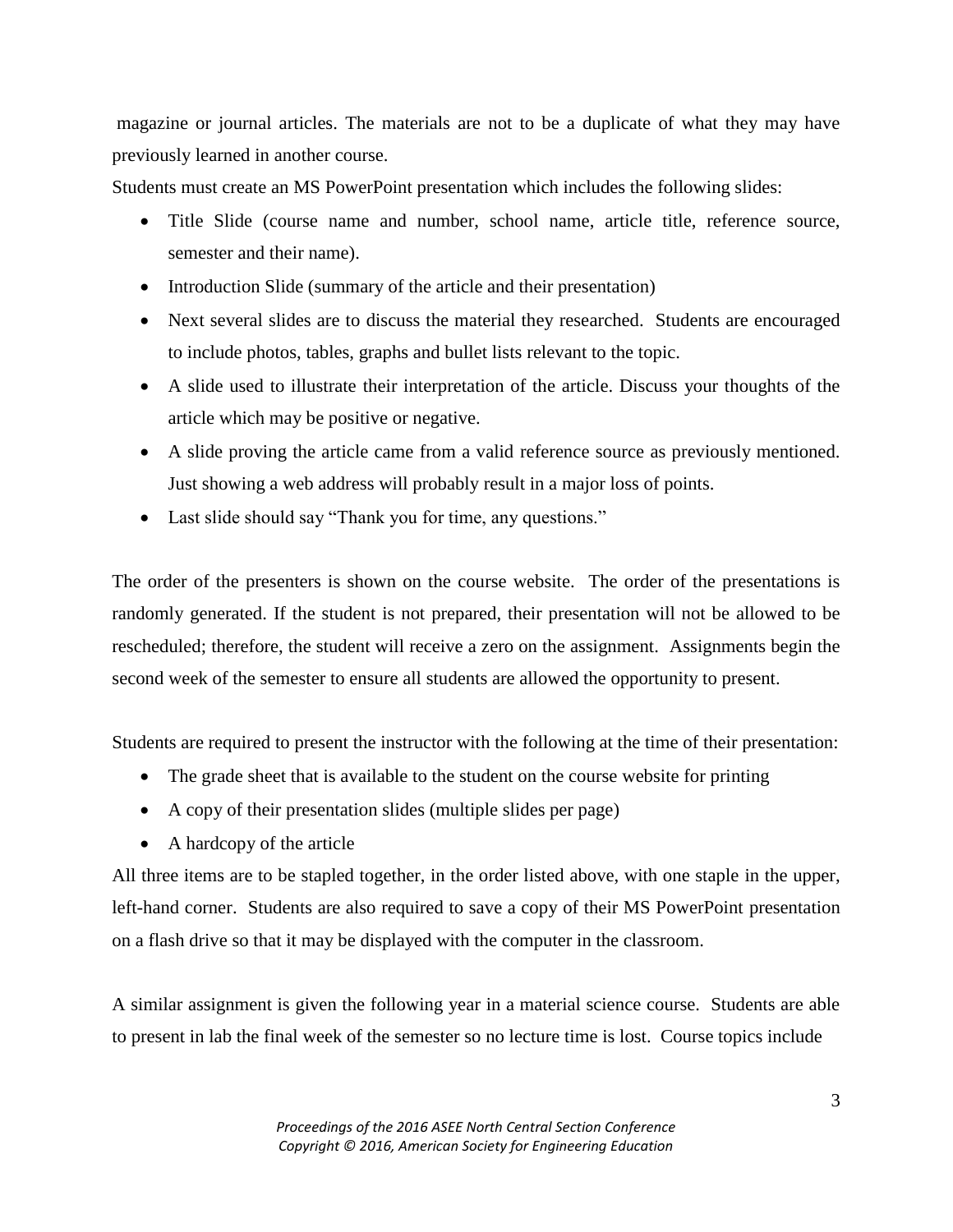metals and alloys, heat treat, thermoplastics and thermosets, elastomers, composites and ceramics (i.e. the four basic families of materials). Students have the freedom to chose a new material within the four basic families of materials. Examples include conjugated polymers, biodegradable polymers, starch-based polymers, reinforced polymers, advanced ceramics, metals and alloys, composites etc. Students may also focus their research on a specific industry and present a "state of the art" focus on new materials used in that industry. Examples of student presentations include: new materials used in the semiconductor industry, new composites and ceramics used in bearing design, advancements in fishing line, advancements in building construction (composite wood), advancements in tire design, bullet proof vests, armored cars, bicycles, snowboards, plastics used in children's toys, etc.

## **Grading**

The presentation is worth 100 points. The criteria for grading include the following:

- Relevance (whether it is in fact an emerging material) .... 20 points
- Quality of the presentation .... 30 points
- Thoroughness of the presentation .... 10 points
- Thoughts and their interpretation of the article .... 10 points
- Properly referring to the article .... 10 points
- Submit a hardcopy of the article and slides to their instructor .... 20 points

Also, students are required to ask relevant questions to their fellow presenters. If students do not ask two questions throughout the semester to different presenters then their presentation grade is lowered by 20%.

## **Student Feedback**

Students were surveyed to gain insight on their thoughts about the project. All 24 students from the previous semester completed the survey. The following shows the survey questions and the students' responses:

1. Q: The project was interesting?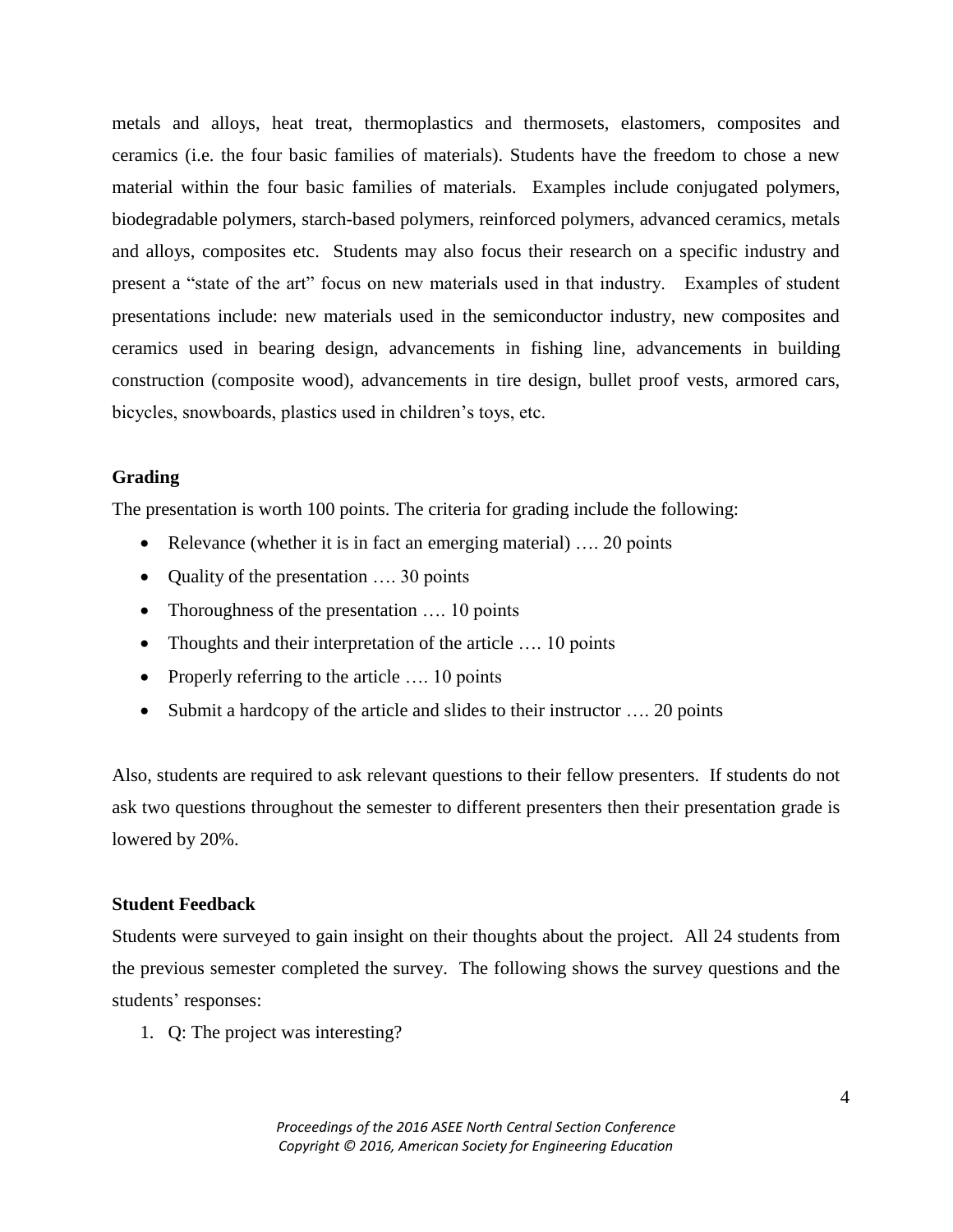Student Response: Likert Scale 6.3/7.0

- 2. Q: The level of complexity of the assignment was adequate for this course? Student Response: Likert Scale 6.1/7.0
- 3. Q: The forensic project's educational value was high (i.e. you learned a lot)? Student Response: Likert Scale 6.4/7.0
- 4. Q: You feel that this assignment should be included in this course for future students? Student Response: Likert Scale 6.3/7.0
- 5. Q: What changes would you make to the assignment? Summary of student responses: Most often stated was that there should not be any changes. Other suggestions included allowing less recent articles to be presented and try to minimize the overlap of similar materials that were presented.
- 6. Q: You enjoyed the challenge of the assignment? Student Response: Likert Scale 6.0/7.0
- 7. Q: Comment on whether you think the assignment will help you in the future?
- 8. Summary of student responses: Most often stated was it helped them develop their presentation skills. One student commented that they have entrepreneurial goals and plan to use the information gained from the assignment to help them with their business.
- 9. Q: Comment on the assignment (i.e. level of adequacy, interesting, informative, etc...). Summary of student responses: Most often stated was it was interesting and helped them develop their research skills.
- 10. Q: Did you get the grade you thought you were going to receive? Student Response: Likert Scale 7.0/7.0
- 11. Q: If you did not get the grade you thought you were going to get on the assignment, why do you think you didn't? Summary of student responses: Students overwhelmingly stated that the assignment was appropriately graded. Not one student felt the grading was not adequate or inappropriate.

## **Conclusion:**

Based on the work performed by the students and the student feedback, the assignment was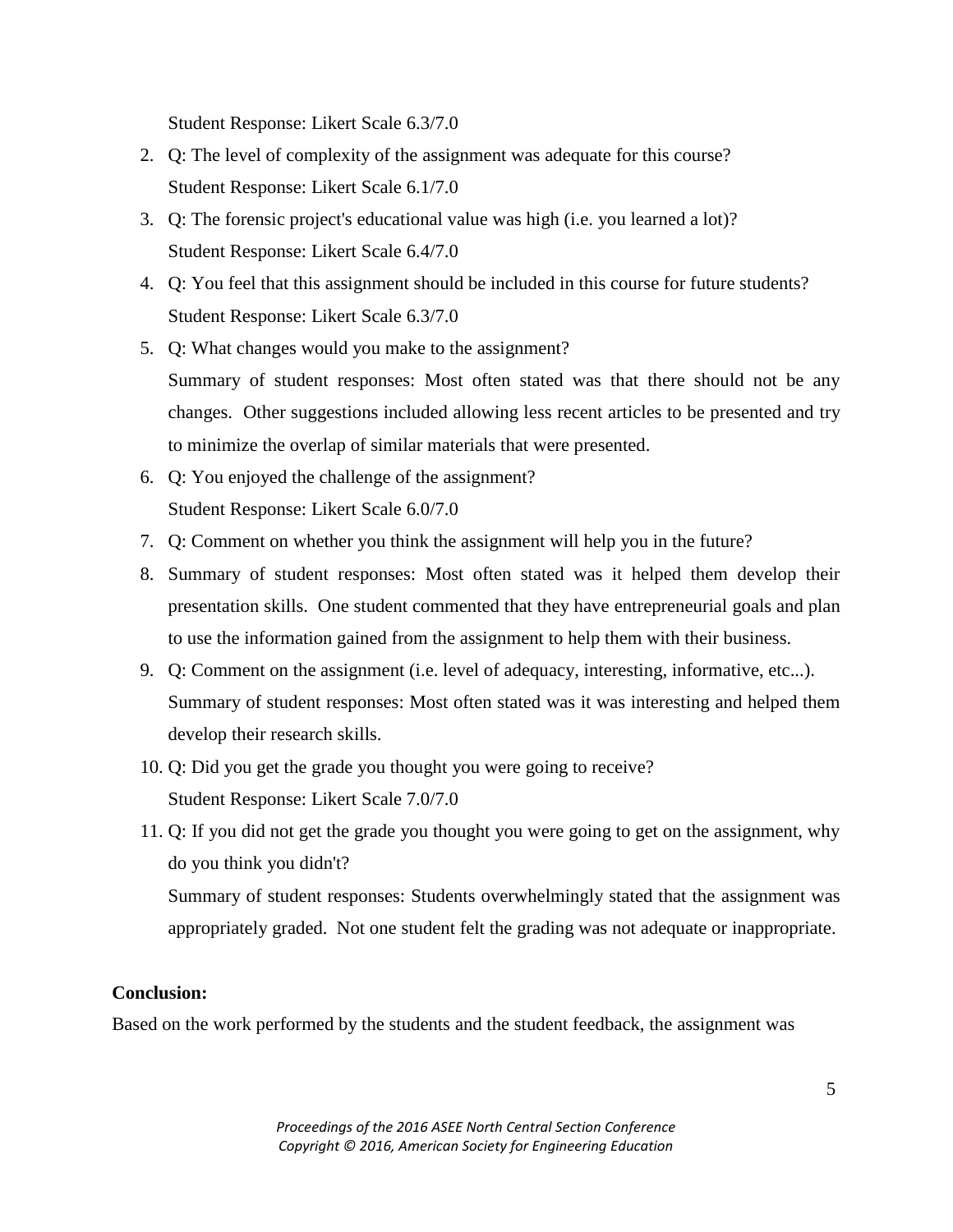found to be very appropriate and rewarding for the students. From a teacher's perspective, the presentations are much more enjoyable as well. Students are much more engaged with the assignment and with each other. Students are more interested because the subject is their choice and perform better as a result. Many pertinent and insightful questions are asked during the question portion of the student's presentations. The teacher does not have to intercede unless the student misinterprets information in the article which occurs less frequently than expected. Teacher's comments are included on the grade sheet which provide feedback for developing a student's presentation ability. Grading time is reduced because it is easier to grade the presentation than the paper, and students appreciate receiving their grade on the assignment quicker.

Another benefit of this assignment is its ability to satisfy the Accreditation Board For Engineering and Technology (ABET) student outcomes<sup>3</sup>. The following ABET student outcomes could be satisfied with this project:

g. An ability to apply written, oral, and graphical communication in both technical and non-technical environments; and an ability to identify and use appropriate technical literature;

k. a commitment to quality, timeliness, and continuous improvement.

The only negative to the assignment is that it consumes nearly 10 mintues of each 50 minute lecture (not an issue for the subsequent materials course since given in lab). Other out of class assignments were developed to compensate for the lecture time lost due to the assignment.

This assignment has been expanded to include manufacturing methods as well, giving students the option of reporting on a new material or new manufacturing method. This type of assignment may be used for a multitude of educational purposes and objectives.